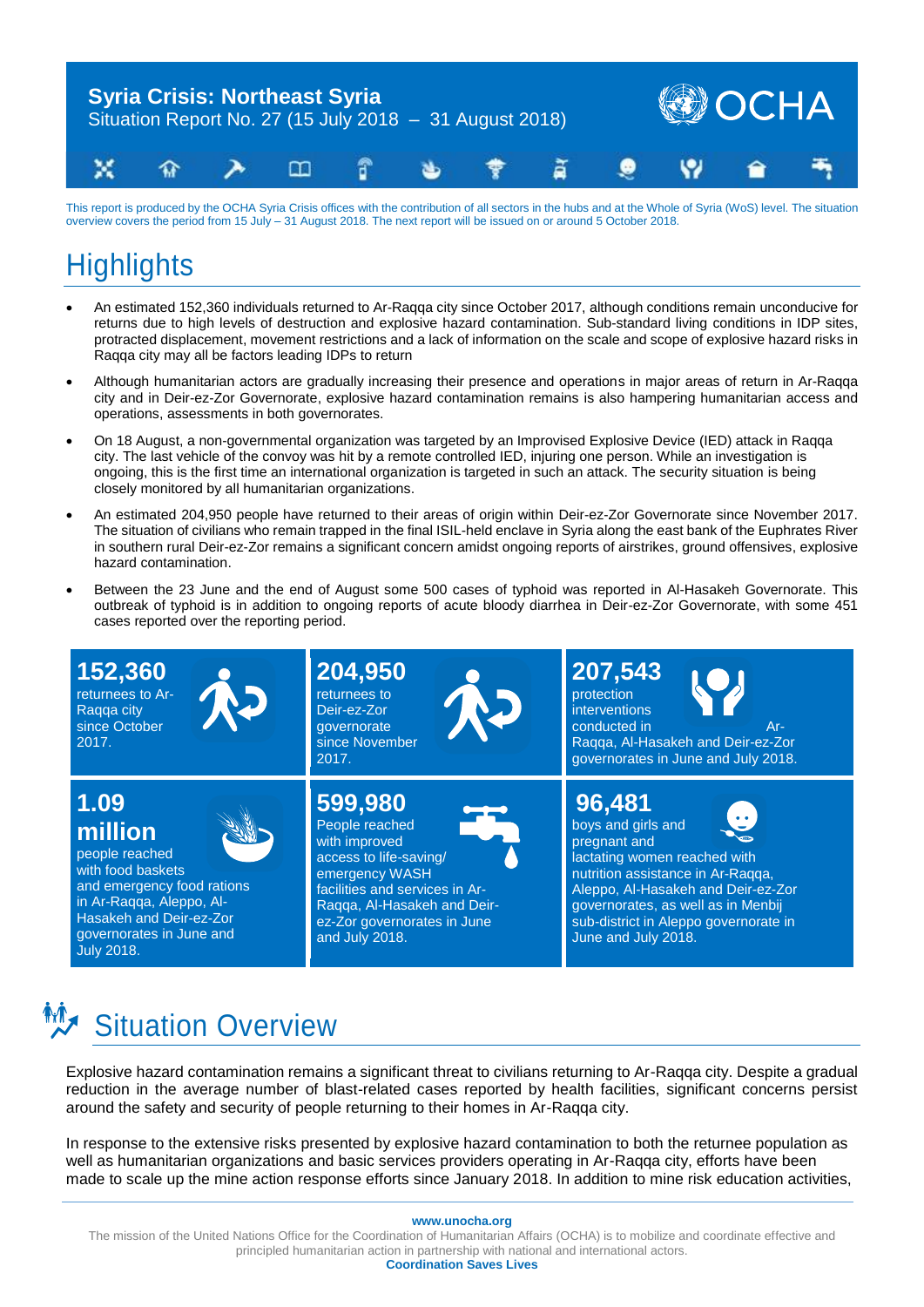including the provision of risk education and training of trainers in IDP sites in Ar-Raqqa and Al-Hasakeh governorates, humanitarian mine action organizations conduct explosive hazard surveys and removal in contaminated areas of Ar-Raqqa Governorate and have started area-based operations in Ar-Raqqa city in June 2018. Stabilization actors continue clearance operations in Ar-Raqqa city, focusing on key infrastructure, with a coordination mechanism available to include sites prioritized by the humanitarian community.

Significant challenges persist with regards to explosive hazard survey and removal operations in Ar-Raqqa city, including the overall security situation, the significant level of destruction and contamination, the nature of the contamination and the availability of assets required to safely operate in such an environment. Increased efforts are required over the short and longer term to ensure the safe return of displaced populations.

Following the first United Nations (UN) inter-agency assessment mission to Raqqa City in April 2018, the United Nations Mine Action Service (UNMAS) and the United Nations Department for Safety and Security (UNDSS) conducted a follow-up visit in June to further assess the security environment - including the explosive hazard threats - in order to inform the United Nations Country Team (UNCT) regarding the situation and mitigation measures required for the deployment of UN humanitarian support to the city. A longer mission with Humanitarian Mine Action experts is being planned to conduct explosive hazards risk assessment and mapping of safe sites and areas which will be used for UN humanitarian deployment in the near future. Humanitarian organizations which are already operating in Ar-Raqqa city have implemented a number of mitigating measures to reduce explosive hazard risks. These include thorough mapping of areas of operation (e.g. delineating marked routes), mitigation measures at distribution sites (e.g. identify safe distribution locations and procedures with mine action operators), and extensive coordination with local interlocutors and risk education activities (targeting humanitarian personnel and civilians).

While overall conditions are still not in place for the safe, dignified and sustainable return of IDPs to most parts of Ar-Raqqa city, between October 2017 and August 2018 an estimated 152,360 individuals have returned to Ar-Raqqa city, including approximately 3,765 over the current reporting period. The difficult and challenging conditions in areas of displacement, particularly IDP sites, the lack of resilience opportunities, the ongoing limitations in movement, particularly in certain IDP sites in Al-Hassakeh Governorate, are believed to be push factors, prompting people to return to Ar-Raqqa city despite the considerable risks to personal safety.

According to the Camp Coordination and Camp Management (CCCM) cluster, 322,100 displacements from and within Ar-Raqqa Governorate were recorded during 2017, largely from Ar-Raqqa city. Displacement is likely to become more protracted, as indicated by consultations undertaken earlier this year with IDPs in major sites in Al-Hasakeh and Ar-Raqqa governorates. Despite the aforementioned returns to Ar-Raqqa city, a significant number of people continue to be displaced and face challenging conditions. As of 28 July an estimated 90,000 people remain displaced in IDP sites<sup>1</sup> across northeast Syria. The conditions in many of these IDP sites remains difficult, with numerous reports of restrictions on the freedom of movement of civilians, with the complex and onerous system of sponsorship hampering the ability of IDPs to move to non-camp locations and limiting access to services outside the camp. Humanitarian conditions in many of these sites are also reported to be challenging, with over 100 cases of typhoid reported in Areesha camp in Al-Hasakeh Governorate during the first week of August alone. At the same time, the referral of medical cases from IDP sites in Al-Hasakeh to receive medical treatment in Ar-Raqqa Governorate remains limited, with damage to the Ar-Raqqa-Samra bridge preventing such movements. These challenges may lead people to return to Ar-Raqqa city before conditions are in place for safe return.

Access to basic services within Ar-Raqqa city continues to gradually improve. The number of health facilities in Ar-Raqqa city has increased over the first half of the year with at least six hospitals operational, including five private hospitals where services are provided for a fee and one primary healthcare facility. This primary healthcare facility opened at the beginning of June and, supported by an NGO, has a capacity to receive 100 patients per day. Despite these improvements, as of July 2018 the Health sector continued to highlight major gaps in primary and secondary health care, nutrition services as well as comprehensive emergency obstetric and newborn care (CEmONC) in Ar-Raqqa city. The constant increase in the number of victims of explosive hazards also contribute to increase the needs of the health sector, especially for emergency trauma care, physical rehabilitation and psychosocial support.

Although Ar-Raqqa city has still not seen its electricity supply network restored (with people reliant on generators), during the reporting period electricity supply was restored to the northern rural areas of Ar-Raqqa governorate following seven years without access to electricity. Power supply lines were installed across the villages of Al-Khnezat, Kalata, Al-Abbara, Al-Rahiyat, and Mezila. providing an estimated 50,000 individuals with access to electricity for between five and eight hours a day. The resumption of electricity has also facilitated a restoration of other basic services and livelihoods such as water pumping stations and bakeries. Reports continue to be received with regards the gradual restoration of livelihoods in Ar-Raqqa Governorate, with maize and cotton cultivation in rural Ar-Raqqa having reportedly resumed while several poultry farms have also reportedly been rehabilitated during the reporting period.

 $\overline{a}$ 

<sup>1</sup> This includes both IDPs living in camps and informal settlements as well as IDPs living in host communities.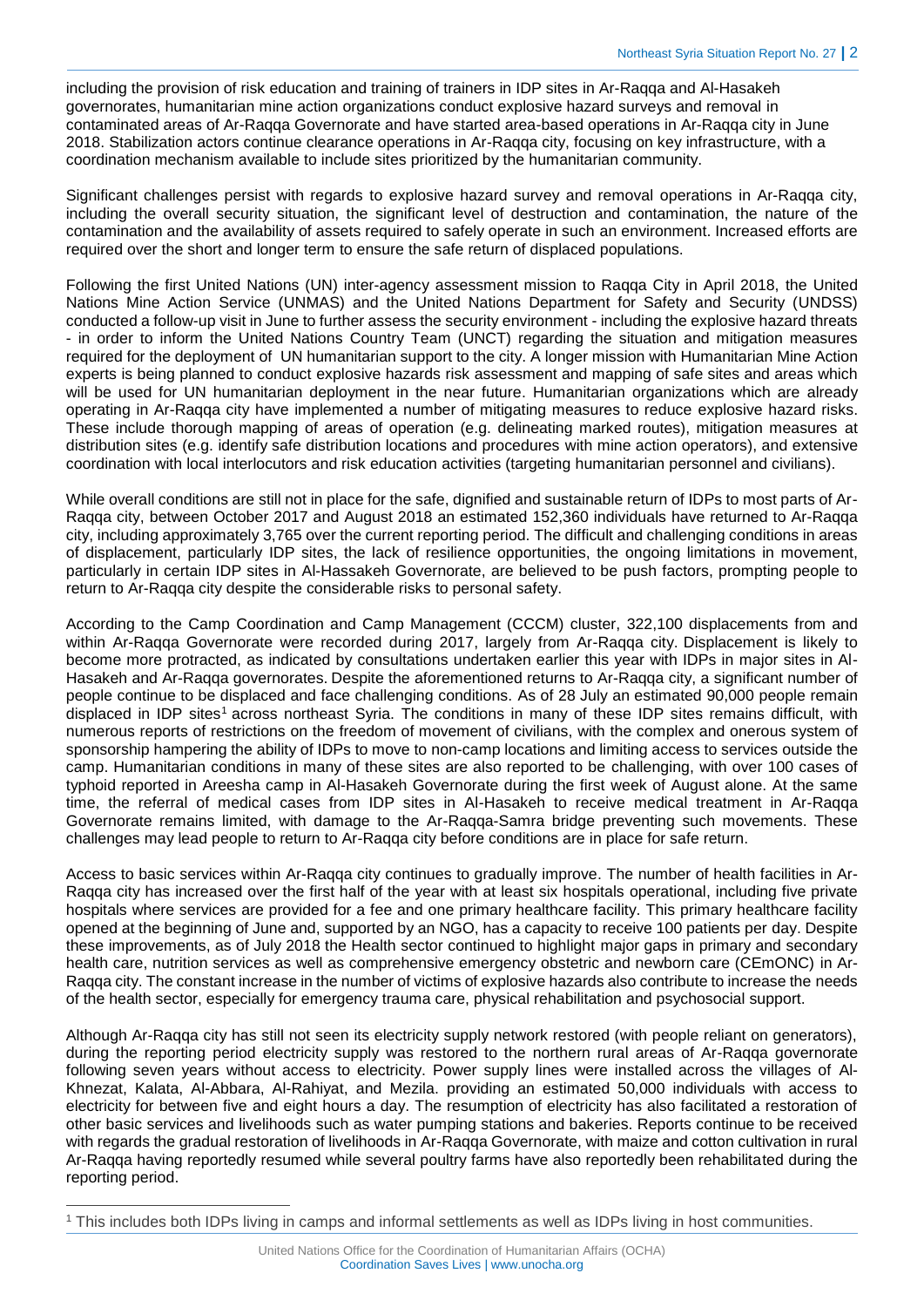However, overall water supply particularly in Ar-Raqqa city continues to be a challenge with ongoing concerns around water quality. On the 26 August, some 500 people in Ar-Raqqa city reportedly exhibited signs of water-borne illness and were taken to medical facilities in the city. These cases are reportedly due to consumption of contaminated water, with some reports that the poisoning may have resulted from poor chlorination and/or lack of chlorination supplies. To address this one NGO is procuring six water pumps, a second NGO is planning to conduct an awareness campaign around the chlorination of water stations, while a third NGO has committed to provide two tons of chlorination supplies. WASH partners have committed to improving water trucking to Ar-Raqqa city by augmenting monitoring and chlorination.

#### **Deir-ez-Zor Governorate**

On the 5 August the Syrian Democratic Forces (SDF) announced the complete takeover of ISIL-controlled areas in the eastern Deir-ez-Zor countryside along the border with Iraq and is reportedly undertaking a 'security sweep' of the entire area to root out remaining ISIL fighters who may be scattered across the area. Following the culmination of the SDF operations, tens of families unable to move under ISIL reportedly fled the area and have subsequently sought refuge in safe villages in the Deir-ez-Zor countryside where some assistance and basic services are available, either living with local families or makeshift camps. Although the SDF have reportedly provided these people with some life-saving assistance, they are reportedly in need of sustained multi-sectoral assistance.



With the SDF having taken control of the areas of the eastern Deir-ez-Zor countryside previously controlled by ISIL, and some families already returning to those areas after a short-time displacement, attention has now turned to the last remaining ISIL enclave in Syria along the east bank of the Euphrates river in southern Deir-ez-Zor Governorate. This includes the towns of Hajin, Al-Souseh, Al-Sha'afa and Al-Baghouz. There are significant concerns for the safety and security of civilians living in these areas. During the first week of August there were reports of leaflets being dropped on the area, warning civilians to leave before the start of the offensive and demanding ISIL to surrender. Reportedly, airstrikes in the area have already led several civilian casualties, while reports have also been received of civilians being caught in the cross-fire. As the SDF gears up for a military offensive to expel ISIL from its final enclave, civilians remaining in the area are at risk of becoming further caught up in skirmishes/ ground hostilities.

The deteriorating security situation in this area has reportedly led to significant levels of displacement. Over a twoweek period between the end of July and beginning of August, there are reports that some 21,650 people (4,330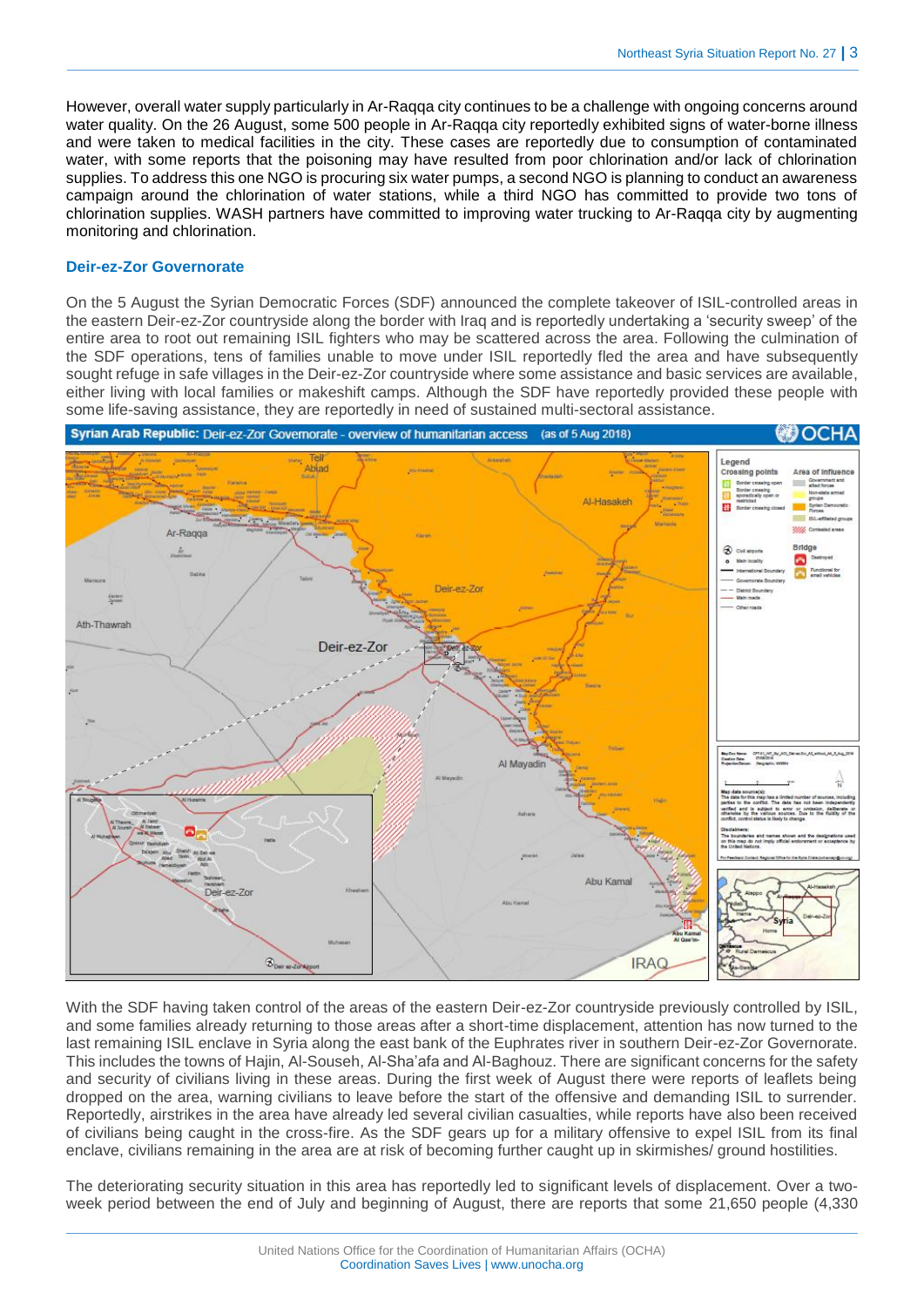families) have fled ISIL areas and settled in makeshift tented settlements in SDF-controlled areas on the east bank of the Euphrates, while fewer families may have reached the IDP sites in Hassakeh, after crossing checkpoints. These displaced people are reportedly in a dire humanitarian situation, with humanitarian actors so far unable to reach them. For those civilians remaining in the ISIL-controlled enclave, a number of commercial trucks have reportedly been able to reach the area, providing some basic items, including food and hygiene kits. The humanitarian situation for an estimated 20,000 civilians who remain under ISIL-control is reportedly dire, following limited access to assistance and basic services for over two months since the enclave became militarily encircled in June.

The ability of humanitarian actors to reach people in need across large swathes of Deir-ez-Zor remains constrained due to a combination of insecurity related to the risk that continues to be posed by ISIL and reported explosive hazard contamination; the remoteness of these areas and; in some cases, long processes for project approvals. That being said, during the reporting period OCHA and UNHCR conducted a joint field visit to several informal settlements around villages located in SDF-controlled areas along the Euphrates River valley. During this visit the joint team identified an estimated 5,960 people (1,192 IDP families) living across 70 informal settlements, most of whom originated from GoS or ISIL-controlled areas. Many people who had sought safety in these informal settlements have since reportedly returned to GoS areas as some semblance of security and stability has returned. The joint team highlighted a dire humanitarian situation across the informal settlements, with limited access to safe water and food. The team identified suspected cases of skin diseases and diarrhea. In addition, the majority of schools in the area were reportedly being used as collective shelters. Nine INGOs are working along the west line (Jazrat to Busayrah) and north line (Markada to Busayrah), of Deir-ez-Zor, but are unable to meet the full needs of the affected population in this area. The east line, where the ongoing military offensive is occurring, remains inaccessible to INGOs.

Amidst the dire humanitarian situation reported in IDP sites in Deir-ez-Zor and Al-Hasakeh governorates as well as the restoration of some security and stability following the expulsion of ISIL, reports of returns continue to be received. On 5 August, an estimated 250 IDPs reportedly left the SDF-administered Areesha Camp, returning to their areas of origin in eastern rural Deir-ez-Zor following the expulsion of ISIL. This is in addition to approximately 500 IDPs who reportedly returned to their homes in northern rural Deir-ez-Zor and southern rural Al-Hasakeh (348 from Hole Camp, 150 from Areesha camp) after their homes and villages were cleared of ISIL presence.

Despite the risks posed by the reported presence of explosive hazards, some 204,950 people are also estimated to have returned to their places of origin in Deir-ez-Zor Governorate, including returnees from sites in Al-Hasakeh. This follows the displacement of some 255,700 people from Deir-ez-Zor Governorate over the course of 2017, the majority of whom were from Deir-ez-Zor city. Explosive hazard contamination continues to present a daily risk for thousands of children, women and men, with frequent reports of blast casualties. Combined with unsuitable conditions and a lack of services in Deir-ez-Zor, explosive hazard contamination is thought to be significant factor leading some IDPs to go back to sites in Al-Hasakeh after having returned to their areas of previous residence. In the absence of explosive hazard surveys, no detailed information is currently available on the actual scope and scale of contamination in areas of return. Further efforts are needed to increase the level of awareness of local communities, IDPs and returnees through risk education campaigns, in addition to systematic surveys, and the marking and removal of explosive hazards. Current humanitarian mine action interventions have increased their coverage to Deirez-Zor Governorate and will be further strengthened, access permitting, and progressively extended to explosive hazards survey and removal.

According to a June 2018 assessment, access to basic services across Deir-ez-Zor Governorate remains limited, including in Deir-ez-Zor city, where a process of recovery is ongoing but still insufficient to meet present needs. While there are accessible health facilities, specialized health services, including surgery and treatment for chronic diseases, are lacking. In 52 of the 112 locations assessed, primary health services, including first aid and treatment for conditions, such as diarrhea, were identified as key needs. There are also significant shelter concerns, especially for those people who remain displaced. During the reporting period some 42 IDP families residing in a school which had been transformed into a collective centre in Deir-ez-Zor city, were given notification by the Directorate of Education to evacuate the school to enable light rehabilitation to be undertaken before the school reopens in advance of the new academic year. With these IDPs unable to afford local rents, they essentially have nowhere to go and the provision of alternative accommodation by authorities may be seriously limited.

Reports have also been received of a typhoid outbreak, with a total of 500 cases identified between 23 June and 31 August. During the month of August, 150 new suspected cases were identified in the Areesha and Al Hole IDP camps. This outbreak is thought to be due to the consumption of unsafe water and follows the ongoing acute bloody diarrhea outbreak in Deir-ez-Zor Governorate.

Between 15 July and 30 August, 451 cases of acute bloody diarrhea have been reported due to consumption from contaminated water sources, with the majority of cases reported in Kasra, Zugier Jazera and Alassaoh.

Treatment with antibiotics has been offered for all identified typhoid cases, in accordance with WHO guidelines. A dedicated inter-sector working group comprising health and WASH actors (including WHO, UNICEF and UNHCR)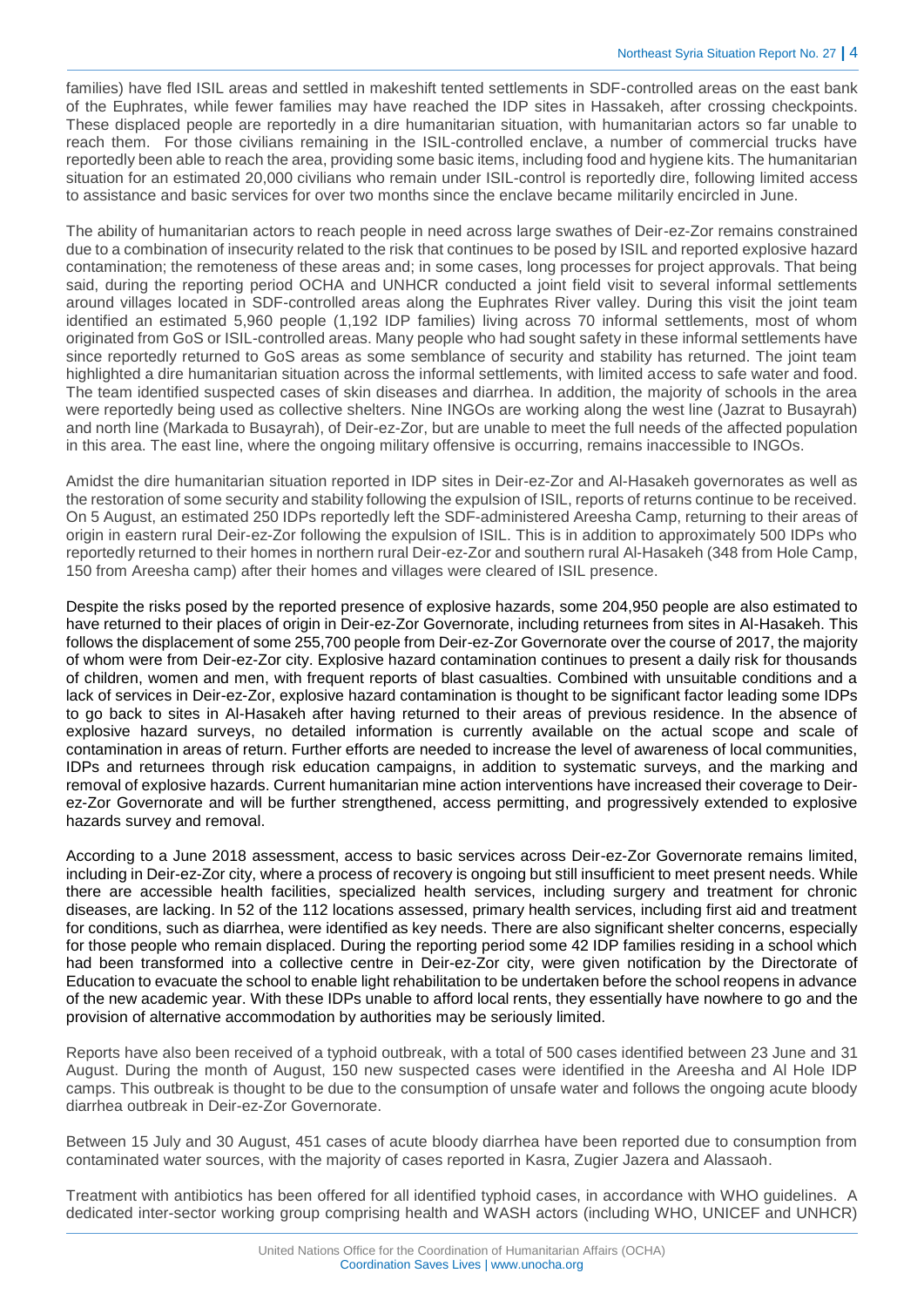has been established by northeast Syria partners to address the typhoid outbreak. In addition, as part of the wider efforts to address the acute bloody diarrhea outbreak, WHO and UNICEF have continued to implement a campaign to distribute aqua-tablets and raise awareness around risks. Since 6 August, approximately 20,000 households across 20 villages located on the east bank of the Euphrates river in Deir-ez-Zor have been assisted. The campaign will run until the end of September, with some 102 local volunteers trained around key messages and the usage of aqua-tablets. Some 200,000 aqua-tablets, 20 boxes of brochures and 200 awareness posters have been provided to support response efforts.

On 18 April, the Directorate of School Health reported a measles outbreak particularly affecting school-aged children, with 390 suspected cases of measles reported between 14 July and end of August in Ar-Raqqa Governorate in addition to 338suspected cases from Deir-ez-Zor Governorate.

Further to the four cases of Tuberculosis (TB) confirmed in the Roj camp during the previous reporting period, resulting in two deaths, a further three cases of pulmonary tuberculosis were reported in the Areesha camp as of the beginning of August.

Leishmaniasis also continues to affect people across Ar-Raqqa and Deir-ez-Zor governorates. Between 15 July and end of August , 570 cases of leishmaniasis were reported in Ar-Raqqa Governorate, with a further573 cases reported in Deir-ez-Zor Governorate. Leishmaniasis has largely spread due to a lack of healthcare and health actors operating in affected areas.



In July, UN agencies transported humanitarian supplies by road to Qamishli via 112 trucks (109; 2 UNHCR; 1 UNICEF) from Aleppo, Damascus, Lattakia and Tartous governorates. During the same period, WFP transported food supplies by road to Deir-ez-Zor via 4 trucks from Homs. In August, WFP transported food supplies to Qamishli via 44 trucks from Aleppo, Lattakia and Tartous governorates. During the same period, UN agencies transported humanitarian supplies by road to Deir-ez-Zor via 22 trucks (4 UNICEF and 18 WFP) from Damascus and Homs governorates. Organizations were able to deliver assistance to Qamishli and Deir-ez-Zor without significant delays during the months of July and August.

25 INGOs working cross-border continue to deliver life-saving assistance, reaching some 339,000 people over the month of June.

On the 14 August a fourth transshipment through the Rabiaa/Yarubiyah border-crossing into Syria took place, comprising 4 WHO trucks carrying a variety of health supplies including trauma kits.

# **A** Protection

Protection needs and risks remain numerous in north-east Syria. The continuation of hostilities in the last ISIL pockets of east/ south-east Deir-ez-Zor raised several concerns on the protection of civilian and the due respect of IHL by all parties engaged in hostilities. The sudden displacement due to hostilities, often to areas with no services and substandard living conditions, have likely generated a series of protection concerns (family separation, distress, challenges for persons with specific needs, exposure to hazardous areas) that cannot be assessed and addressed largely due to the lack of access and presence of humanitarian actors in the affected areas.

Returns towards Ar-Raqqa and Deir-ez-Zor continue to gradually decrease the population size and ease the overcrowding in the various IDP sites. However, the protection environment remains challenging due to the protracted displacement in camp-like environments still affected by restrictions on freedom of movement. The lack of resilience continues to have repercussions on the coping strategies of the displaced population, with episodes of recruitment still being reported as consequence of the economic and social distress of adolescents, and an overall risk of other forms harassment and exploitation of vulnerable individuals. The movement regime varies across sites. Reportedly, IDPs in Ain Issa site have been able to routinely exit the site, including for working purposes, upon receiving permission from the camp administration and arranging an external sponsorship, often from the employer. Reportedly, hundreds of IDPs have been able to periodically exit the Ain Issa site to work in agricultural activities. On the contrary, such possibilities remain restricted in IDP sites located in Hassakeh Governorate (Areesha, Al Hole), where movements remain constrained.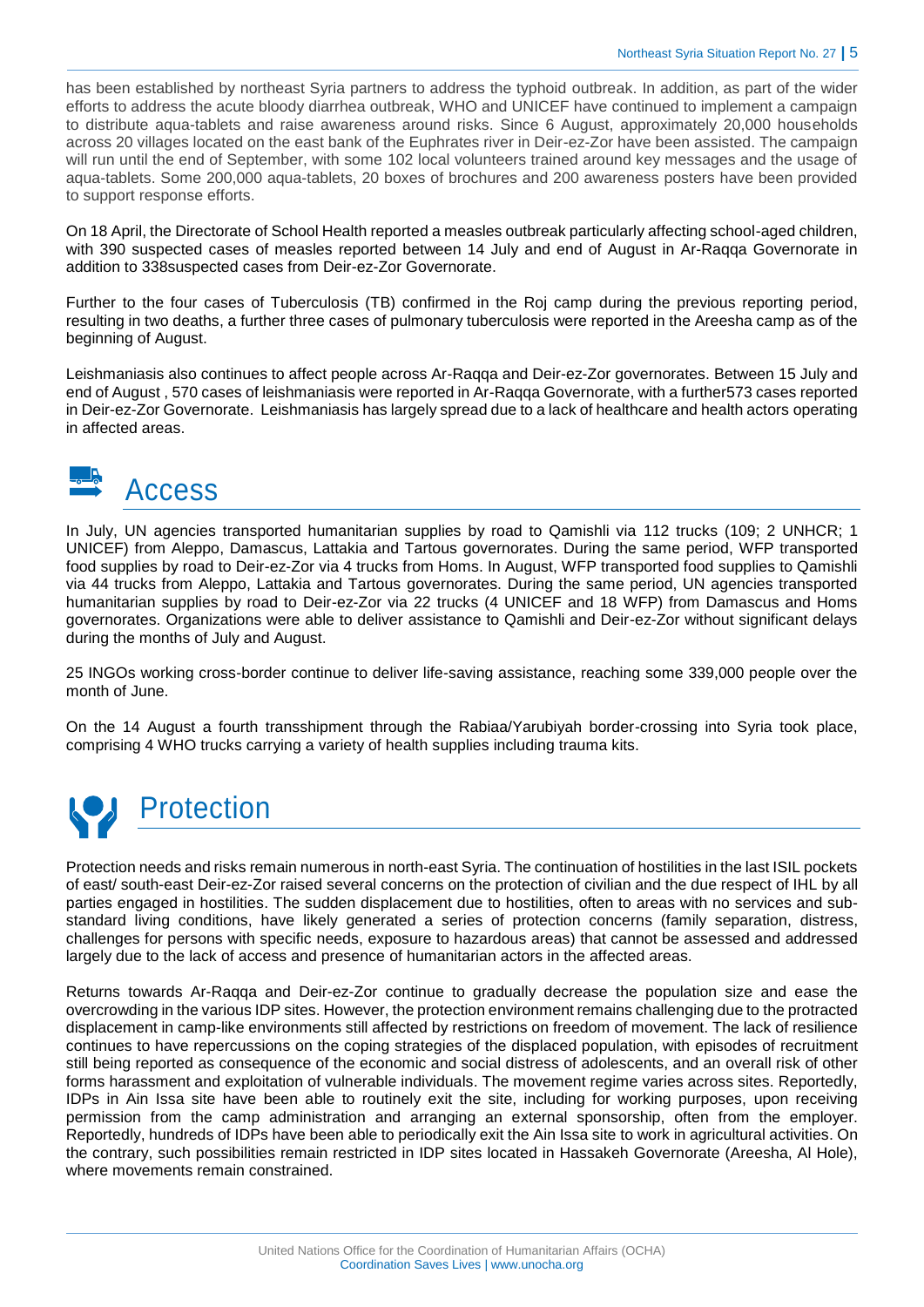Protection actors working in the IDP sites continue their activities to support persons with specific needs. During the reporting period, protection partners have organized numerous activities supporting the psychological well-being of children and adolescents (art works and recreational activities, other sensitization and child rights awareness activities). Awareness sessions on available services and on women and girls protection concerns have also been organized in Al-Hole site. Community-based initiatives have been supported to engage IDPs in interventions benefitting their communities (e.g. creation of spaces for sport or recreational activities, information boards, road safety campaign for children). Training session have taken place for the outreach volunteers of protection partners active in Ain Issa site to identify persons with specific needs and refer them appropriately to the services in the site. Site coordination meetings amongst protection partners working in Areesha took place to improve coordination and information sharing on protection issues and strengthen referral mechanisms. Partners have been able to complete service mapping at both camp level and across northeast Syria more widely. In order to streamline referrals, an interagency referral form (English and Arabic) has been finalized and shared with partners for future interagency referrals. Two northeast Syria partners that they have been able to provide some basic protection services (activities through a child friendly space and women support activities) for families of foreigners residing in Ain Issa and Roj site. On another note, some actors reported a temporary discontinuation of protection activities in Hassakeh City and Areesha demanded by the local entities. The issue was however resolved with the resumption of the activities.

As IDP returns continue, there is a need for steady presence and analysis of the circumstances in which these movements occur. This is important especially considering some delays in distributions or decreasing level of assistance and services provided in the IDP sites, which may prompt the departure of families regardless of the challenges anticipated in areas of return. During the reporting period, protection partners have been able to monitor some of the return processes coordinated by the camp administration/management from Al Hole site to Deir-ez-Zor Governorate. Reportedly, before departure, returning IDPs had received information sessions on the return process, mine risk awareness sessions, including the distribution of education materials, as well as information sessions on family separation. While the camp administration organized the movement, returnees were responsible for the organization of their transport. IDPs can use different modalities of transport, mostly agreeing to rent car at the exit of the site for a non-negligible sum of money (up to US\$130).

Through advocacy by all protection actors, some improvements were noticed in the modalities and conditions of the departure process. Most notably, the unwelcomed practice by the civil administration and escorting local police of retaining the personal document of the returnees until the Basira crossing point on the way to Deir-ez-Zor seems to have decreased. The families returning in the reporting period were largely provided the documents at the time of departure (instead of the time of return). According to camp administration, returnees' documentation would be transported to Basira with the military police for distribution when the movement concluded for the June return. However, indications were also received that IDPs without any civil documentation cannot leave IDP sites, unless a relative from Deir-ez-Zor obtains a letter from the local GoS-controlled court, confirming proof of identity.

During the reporting period, protection actors have been involved in consulting some 1,900 IDP families in a spontaneous settlement in Twahini. The initiative came after a request by the civil administration in Ar-Raqqa province to provide assistance in relocating the IDPs to an organized site in Mahmoudi, closer to Ar-Raqqa city. In line with humanitarian and protection standards, humanitarian actors conducted a series of consultations to gather information on the general profile an intention of the population. A representative of each household was interviewed (65 per cent women). IDPs on the site had been displaced since 2017 and originated mainly from the eastern rural areas of Hama (50 per cent), particularly from Oqerbayat district, previously earlier affected by clashes against extremist groups; from Homs (40 per cent), particularly the area around Tadmor; and from Aleppo (40 per cent), largely around Menbij. Fleeing hostilities was the most commonly reported reason for displacement (93 per cent of the respondents). During consultations, the lack of civil status documentation was highlighted, with almost 60 per cent of the consulted population missing at least some of the key personal documents, particularly family booklets, marriage and birth certificates. Reportedly the loss of document was a result of the prior confiscation of documents by ISIL, with no confiscation reported in the current makeshift site. The overwhelming majority of the interviewed households (84 per cent) reported that they have no source of stable income and are reliant on humanitarian assistance. Some families reported that they were able to engage in farming activities in the area, but only after receiving permission from the civil authorities in the areas and upon payment of a fee (500 SP). Consulted IDPs largely expressed their intention to remain in the area, including in the new relocation sites in the short term, and only 10 per cent expressed the intention to return in the next three months. The desire to return increased to almost half of the population in the longer term, i.e. after one year or more. The lack of information on the situation in areas of return and the secondary occupation of houses were seen as the major obstacle to return. Overall, some 64 per cent of the IDPs expressed their immediate readiness to move, and more than 20 per cent would have waited to see the conditions of the new settlement. While assisting such relocation can only be a joint effort of multiple humanitarian actors in the area, protection partners continue to advocate for freedom of movement for IDPs and non-confiscation of documents as a condition to support the move and the establishment of the new site.

As detailed above, explosive hazard contamination remains one of the most critical protection concerns in northeast Syria. While operations are progressing, the reported scale and scope of contamination requires significant efforts